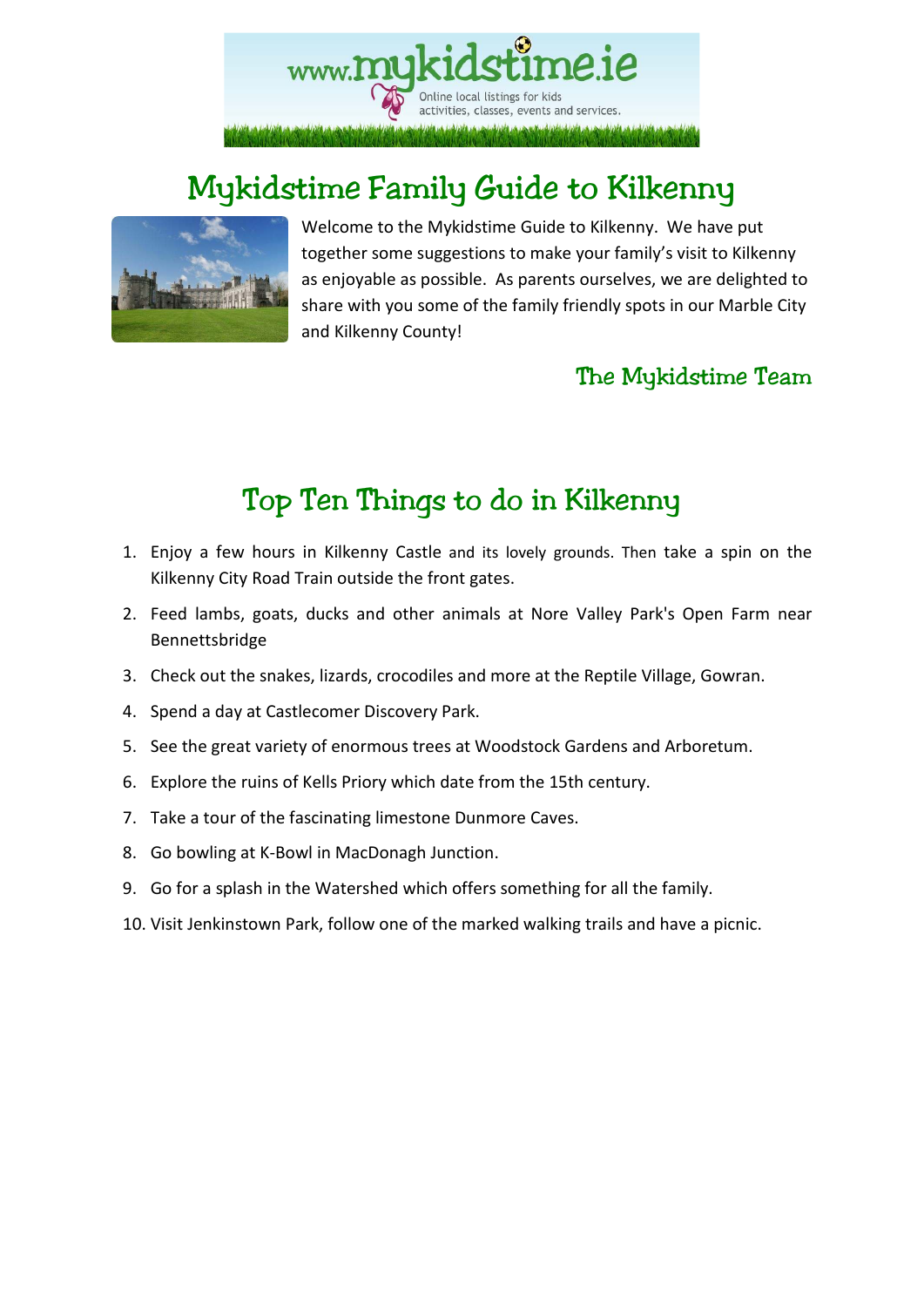

# Indoor Things to Do in Kilkenny



- Visit the libraries. Kilkenny has a great selection. The library in the city, situated on John's Quay, has a well-stocked Children's Section. Regular free workshops and storytimes are run during the year. Normally need to be pre-booked. Check out each local library for details.
- Take in a show at the Watergate, Parliament Street in the city.
- Kilkenny Omniplex Cinema, Fairgreen, hosts a kids club every weekend. Cuidiú hold a special Big Scream film for parents, with young children, every Thursday morning in Billy Byrne's, John Street.
- Enjoy a game of bowling at the K-Bowl, McDonagh Junction.
- Get creative by painting at the Pottery Shed or make your own pottery at the Open Studio, Bennettsbridge. See potters at work in the Nicholas Mosse Viewing area, Irish Country Shop, Bennettsbridge.
- Have a wander around McDonagh Junction Shopping Centre where there is free musical entertainment available at the weekend or visit the Market Cross Shopping Centre which holds themed events occasionally.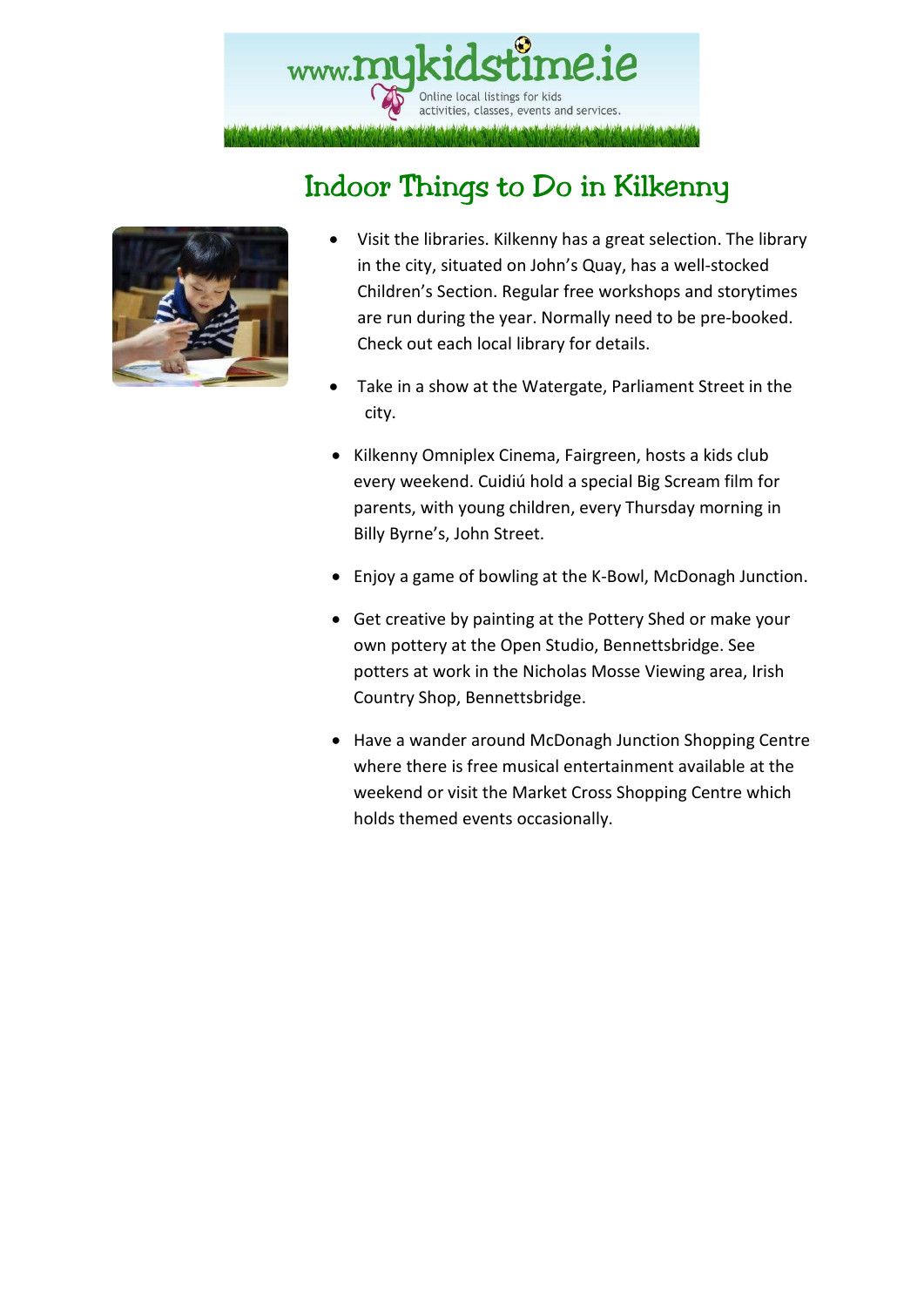



- Have a family day out at Gowran Park racecourse. Family Fun Days at the course during the year.
- Try fishing in Jerpoint Park or Castlecomer Discovery Park.
- Spend a day at a Pet Farm. We have a special offer available on our website for Nore Valley Farm and Activity Centre.
- Go for a horse-ride at one of the Equestrian Centres.
- Hire bikes or take a bicycle tour with Kilkenny Cycle Tours.
- Several walks and trails listed on our website, including strolls by the Nore, trails in the woods and hiking in the hills and forests. Or take a guided tour with Tynan's Walking tours. Something to suit every family! (FREE)
- Take a canoe or kayaking trip or book a course in various locations.
- Enjoy a hurling match at Nowlan Park. The Kilkenny hurling team training sessions are also open to the public during the week in the Summer months at Nowlan Park. Children are invited onto the pitch afterwards so bring a hurl!
- Spend some time at some of the playgrounds dotted around the county we have some great playgrounds which cater for children up to 12/14 years of age. (FREE)
- Wander around the ruins of the Augustinian Priory in Kells. Kells is also famous as the location of the long running RTÉ series The Riordans. So it might look familiar to you even though the characters are long gone! (FREE)
- Explore the slips the narrow walkways and lanes that connect High Street, Kilkenny with surrounding streets. See how many you can count! Lots to discover in each. (FREE)
- Check out our What's On guide for free events and festivals in Kilkenny this Summer.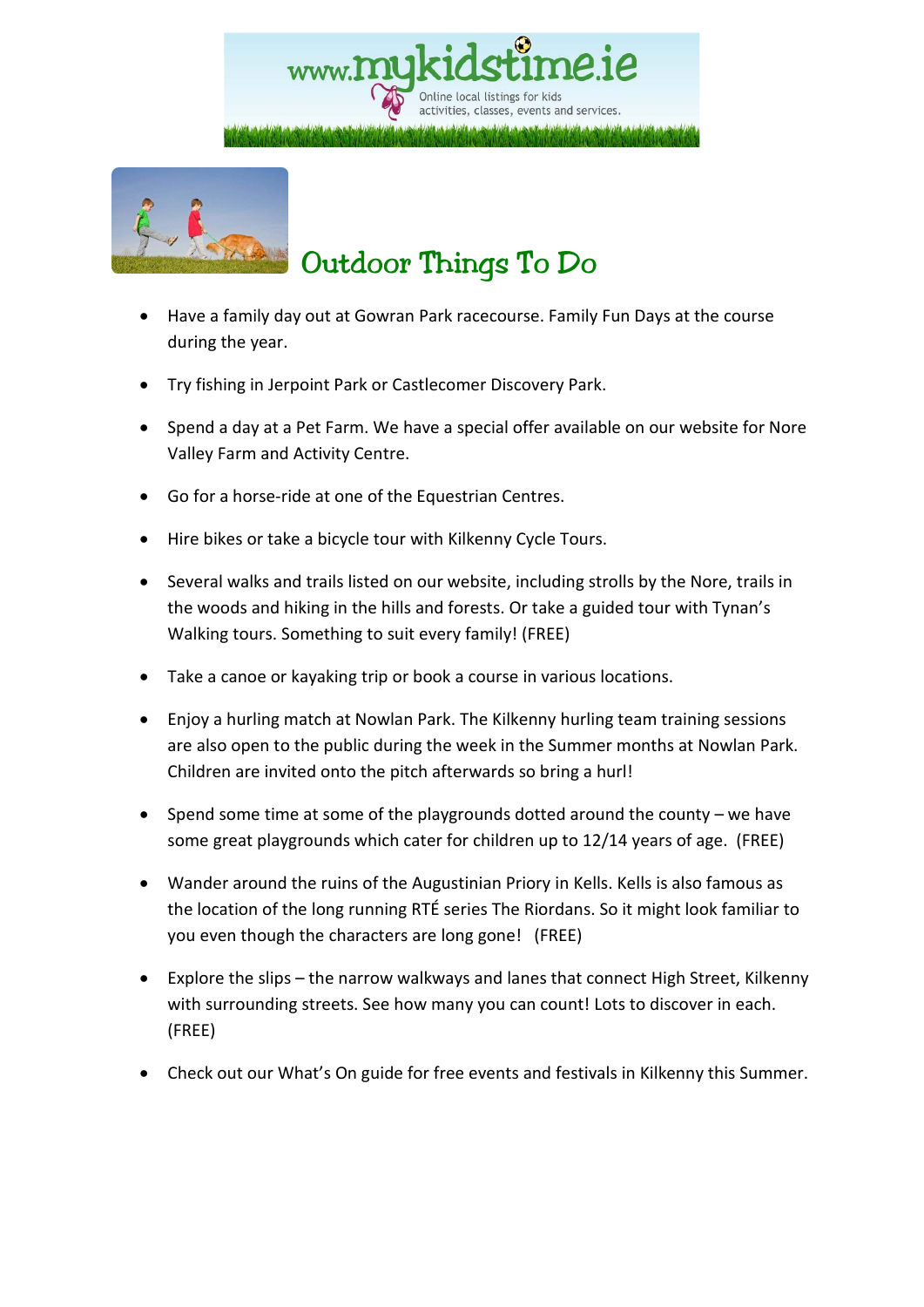Online local listings for kids activities, classes, events and services.



## Where to Stay

*Please mention Mykidstime when Booking* 

## Hotels

**Kilkenny Ormonde Hotel**  Ormonde Street, Kilkenny Tel: +353 (0)56 775 0200

#### **Flynns Newpark Hotel**

Castlecomer Road, Kilkenny Tel: +353 (0)56 776 0500

**Hotel Kilkenny**  College Road, Kilkenny Tel: +353 (0)56 776 2000

#### **Kilkenny River Court Hotel**

The Bridge, John Street, Kilkenny College Road, Kilkenny Tel: +353 (0)056 7723388

### **Lyrath Estate Hotel**

Old Dublin Rd, Kilkenny Tel: +353 (0)56 776 0088

**Mount Juliet**  Thomastown, Co. Kilkenny Tel: +353 (0)56 777 3000

Families welcome. Family rooms. Kids club daily during July & August, and Sundays during the rest of the year. Kiddies pool. Regular special offers for families.

Large family rooms. Kids Club (3 - 10 years) during July & August. Kids cinema club from 7pm on selected evenings. Children's high tea served daily 6 to 7pm (children must be supervised by an adult).

Family rooms and interconnecting rooms available. Kids club for children 4 - 12 years daily during school breaks and every Saturday during the rest of the year.

4 star hotel accommodation in the heart of Kilkenny City, directly opposite the Castle. Family Rooms available with 1 double and 2 single beds. The Leisure Centre facilities include a 17m deck-level Swimming Pool.

Various family packages on offer**.** Indoor and outdoor activities at the hotel including a leisure centre, cinema, snooker room, boating on the lake, slides and swings.

5 star luxury accommodation. Family packages and family activity holidays with B&B accommodation available in the Rose Garden Lodges. Activities for children include horseriding, junior golf, fishing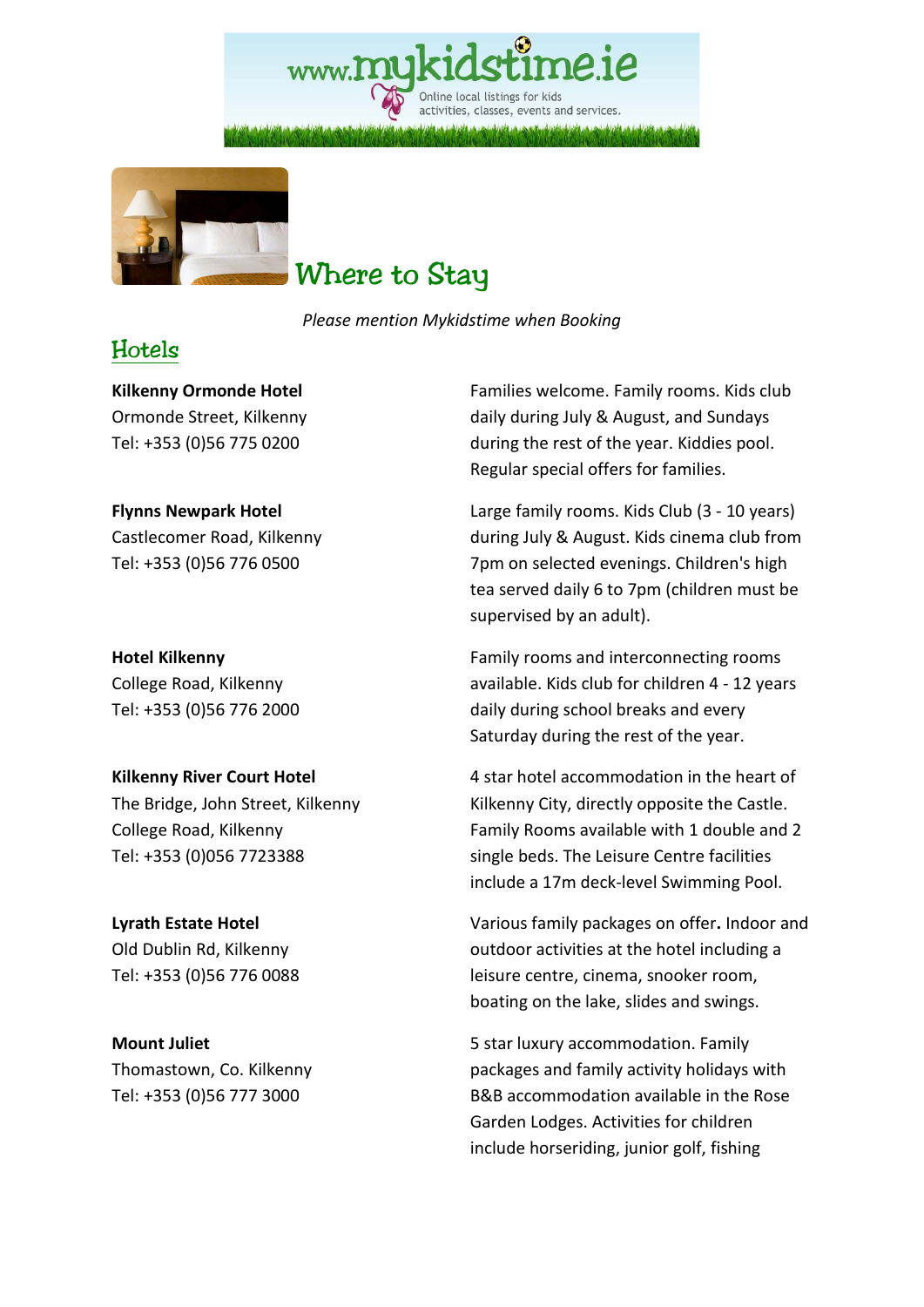## www.**MU** Online local listings for kids activities, classes, events and services.

#### **Springhill Court Hotel**

Waterford Road, Kilkenny Tel: +353 (0) 56 772 1122

Family rooms for families of all sizes. Childfriendly leisure club with a family changing room. Children's pool. Kids club daily. Kid's disco on selected evenings. Regular special offers for families.

## Bed & Breakfasts

**Kilbawn House**  Dungarvan, Co, Kilkenny Tel: +353 (0) 56 779 3883

Large family rooms available and welcomes children. They offer a baby-sitting service for family guests. All rooms are ensuite with a TV, and guests can relax in the private guest lounge in the evenings. Wheelchair accessible rooms also available.

### Self-catering Accommodation

**Croan Cottages**  Dunamaggan, Co. Kilkenny Tel : +353 (0) 56 776 6868

**Wallslough Village**  Wallslough, Co. Kilkenny Tel : +353 (0) 56 772 3838

Five self-catering cottages suitable for families. Infant cots and cot linen, highchairs and stair gate can all be provided by prior arrangement. Some of the cottages are also pet friendly.

Self-catering accommodation with eight holiday cottages in a beautiful quiet setting next to a natural lake. Great location for family holidays. Cots, highchairs and stair gates available upon request. Two of the cottages are wheelchair accessible.

## Camping and Caravans

**Nore Valley Park**  Annamult, Bennettsbridge, Co. Kilkenny Tel : +353 (0) 56 772 7229

Family-friendly camping and caravan park on an open farm with plenty of activities for the whole family. Free showers and hot water available.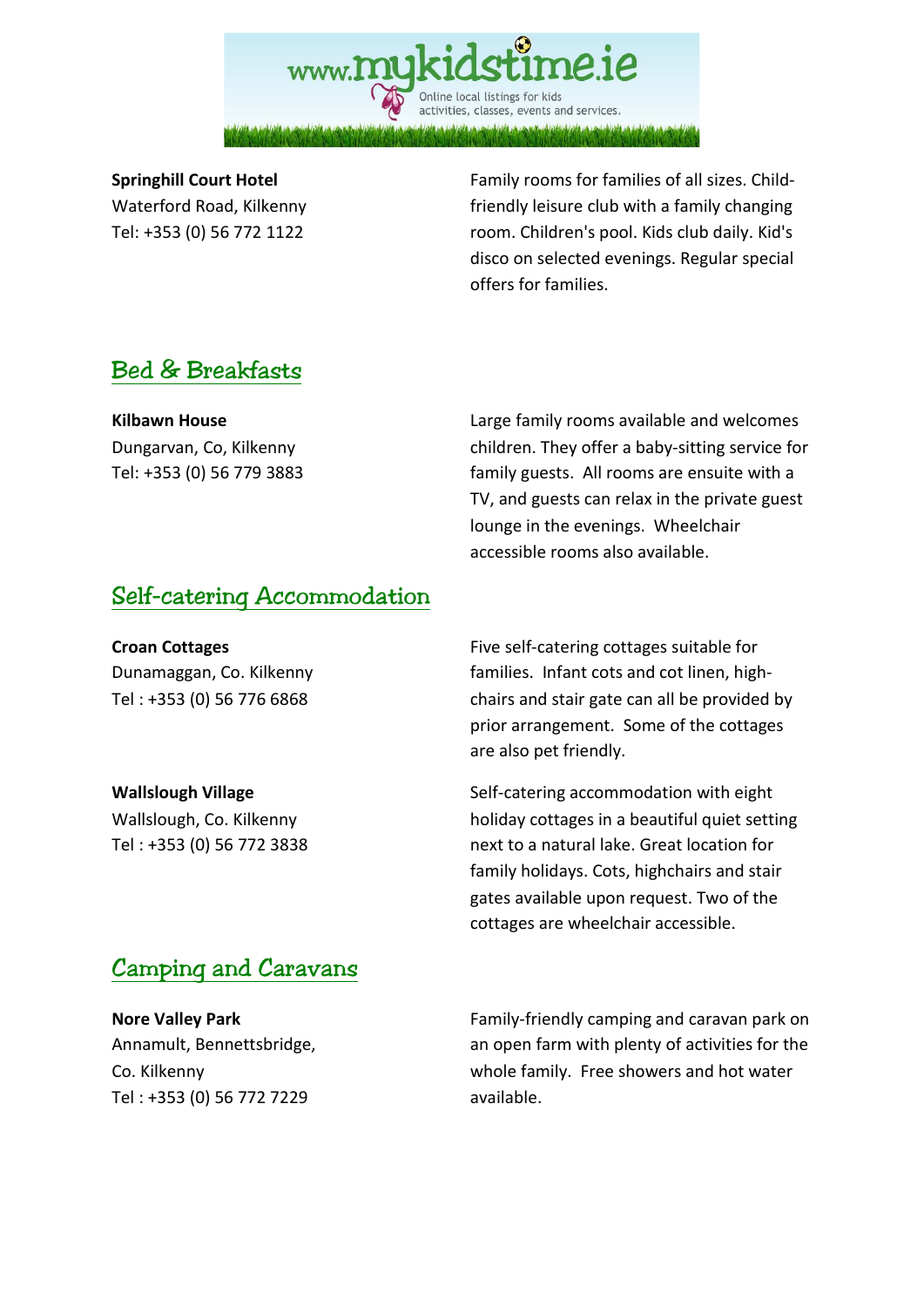activities, classes, events and services.

Online local listings for kids



## Cafés and Diners

#### *Kilkenny City*

- Café Sol, William St, Kilkenny
- Mugshot Café, James's Street, Kilkenny
- The Blueberry Café, Winston's, Parliament St, Kilkenny
- Cafés in Workhouse Square, McDonagh Junction, Kilkenny City
- Kilkenny Café, Market Cross, Kilkenny
- Kilkenny Design Centre, The Parade, Kilkenny
- Kilkenny Art Café, Kieran Street, Kilkenny
- Mario's Diner and Takeaway, Loughboy
- Café Mocha, High Street, Kilkenny
- Meubles Café, Kilkenny Retail Park, Springhill, Kilkenny

#### *Other towns in the county*

- The Watergarden, Thomastown
- Sol Bistro, Thomastown
- Jarrow Café at the Castlecomer Discovery Park, Catlecomer
- Café l'Arche, Callan
- Nicholas Mosse Café, Bennettsbridge
- Circle of Friends Café, Inistioge
- Old Schoolhouse Café, Inistioge

#### Restaurants

- Royal Spice, Patrick Street, Kilkenny
- Yindees, John's Street, Kilkenny
- Italian Connection, Parliament Street, Kilkenny
- La Rivista, Parliament Street, Kilkenny
- Ripleys Steakhouse, The Butterslip, Kilkenny
- Waterside Restaurant, Thomastown
- Langton's, John Street, Kilkenny
- Key Largo, Canal Square, Kilkenny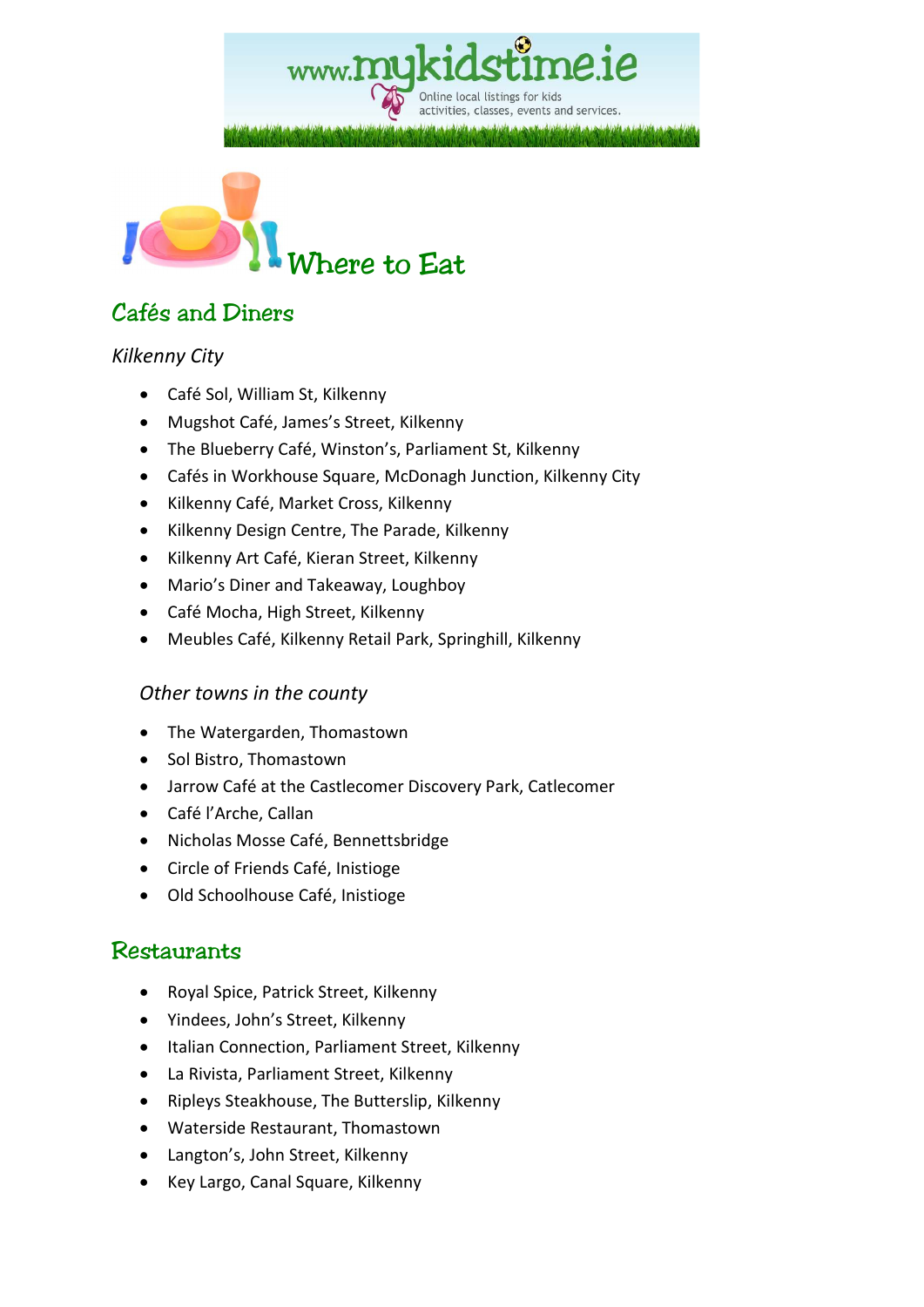www.myk Online local listings for kids activities, classes, events and services.



#### City

- Castle Park
- Newpark Close
- Garringreen
- Talbot's Court

#### East Kilkenny

- Fair Green, Graiguenamanagh
- Marshes Street, Thomastown
- Station Rd, Ballyhale

#### West Kilkenny

• Fair Green, Callan

#### South Kilkenny

- Main Street, Mullinavat
- Blackthorn Hills, Ferrybank



# Shopping

- High Street, Kieran Street, Rose Inn Street, John's Street, Ormonde Street and Parliament Street, Kilkenny.
- Market Cross, High Street
- McDonagh Junction, Kilkenny
- Kilkenny Retail Park, Springhill, Kilkenny
- The Craft and Pottery trail will lead you the most popular places to find arts and crafts.